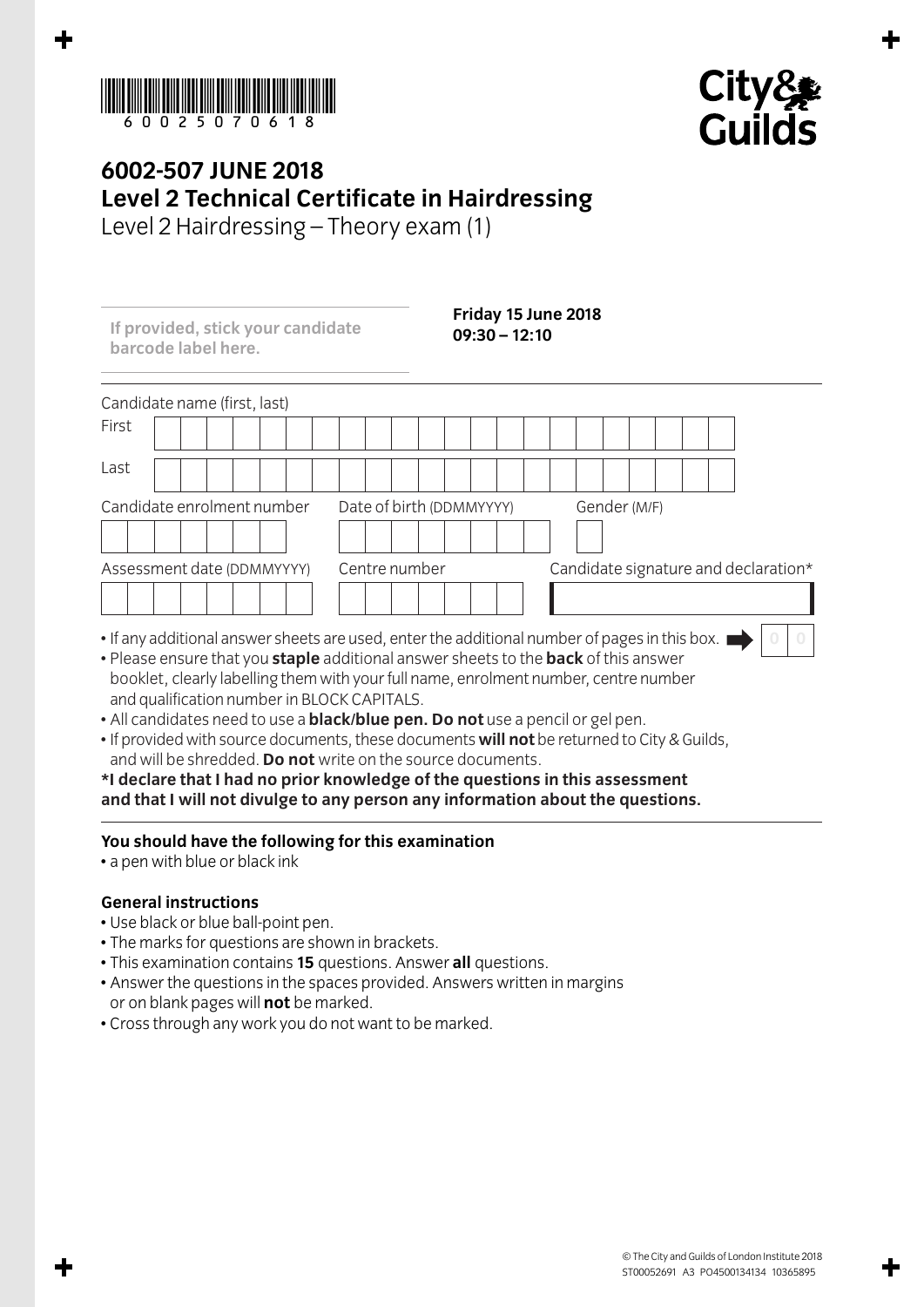| State the importance of adhering to COSHH regulations.<br>and the control of the control of the control of the control of the control of the control of the control of the<br>List items used to protect clients during hairdressing services.<br>Explain how environmental and sustainable practices can be implemented during<br>a cut and styling service. | (5 marks) |
|---------------------------------------------------------------------------------------------------------------------------------------------------------------------------------------------------------------------------------------------------------------------------------------------------------------------------------------------------------------|-----------|
|                                                                                                                                                                                                                                                                                                                                                               |           |
|                                                                                                                                                                                                                                                                                                                                                               | (4 marks) |
|                                                                                                                                                                                                                                                                                                                                                               |           |
|                                                                                                                                                                                                                                                                                                                                                               |           |
|                                                                                                                                                                                                                                                                                                                                                               |           |
|                                                                                                                                                                                                                                                                                                                                                               |           |
|                                                                                                                                                                                                                                                                                                                                                               | (4 marks) |
|                                                                                                                                                                                                                                                                                                                                                               |           |
|                                                                                                                                                                                                                                                                                                                                                               |           |
|                                                                                                                                                                                                                                                                                                                                                               |           |
|                                                                                                                                                                                                                                                                                                                                                               |           |
|                                                                                                                                                                                                                                                                                                                                                               |           |
|                                                                                                                                                                                                                                                                                                                                                               |           |
|                                                                                                                                                                                                                                                                                                                                                               |           |

 $\div$ 

 $\ddagger$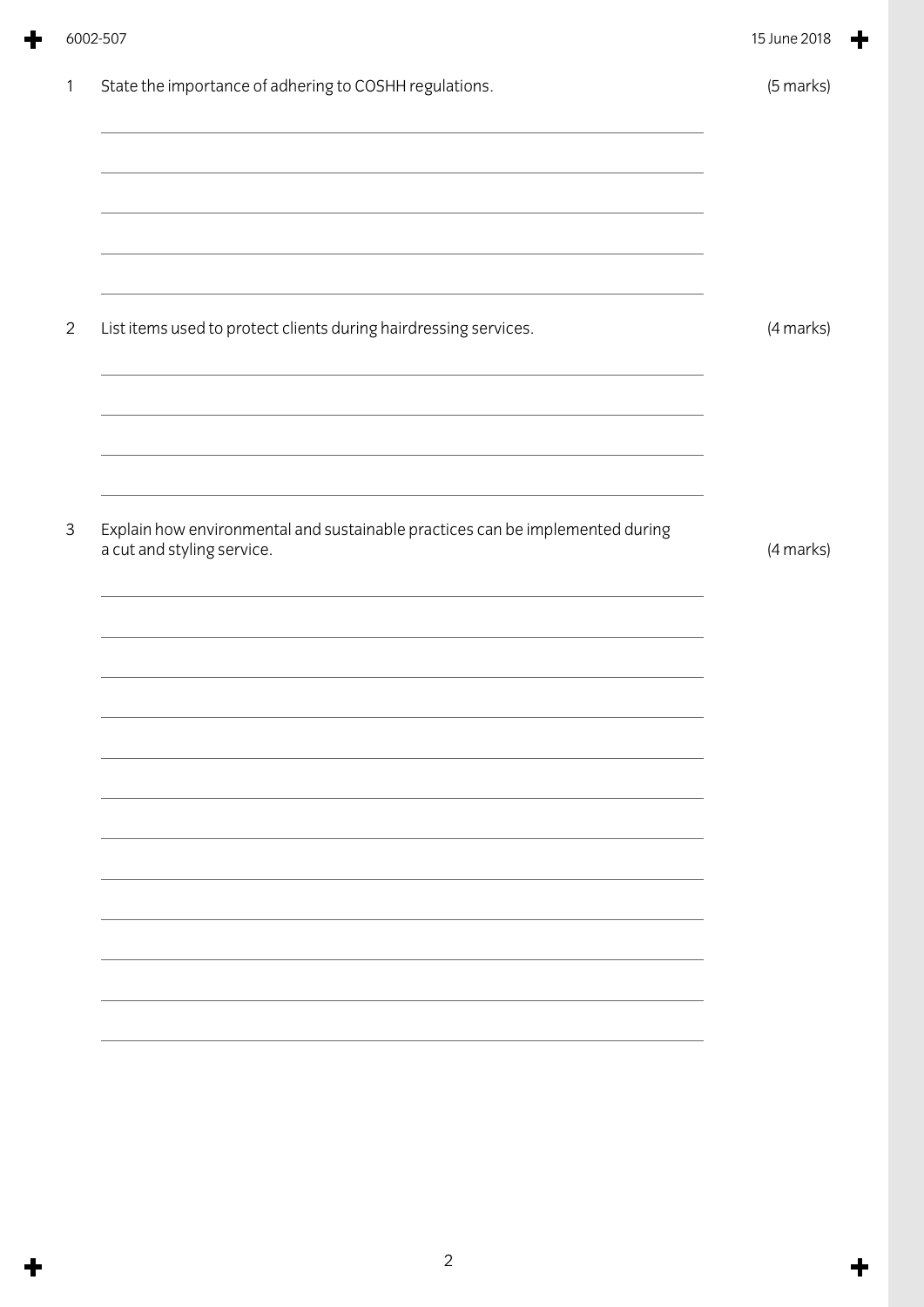| Explain how to create a positive first impression to clients.                  | (6 marks) |
|--------------------------------------------------------------------------------|-----------|
|                                                                                |           |
|                                                                                |           |
|                                                                                |           |
|                                                                                |           |
|                                                                                |           |
|                                                                                |           |
|                                                                                |           |
|                                                                                |           |
|                                                                                |           |
|                                                                                |           |
|                                                                                |           |
|                                                                                |           |
|                                                                                |           |
|                                                                                |           |
|                                                                                |           |
|                                                                                |           |
|                                                                                |           |
|                                                                                |           |
|                                                                                |           |
|                                                                                |           |
| Explain why a confident attitude is important when communicating with clients. | (2 marks) |
|                                                                                |           |
|                                                                                |           |
|                                                                                |           |
|                                                                                |           |
|                                                                                |           |
|                                                                                |           |

 $\ddagger$ 

6002-507 15 June 2018

╋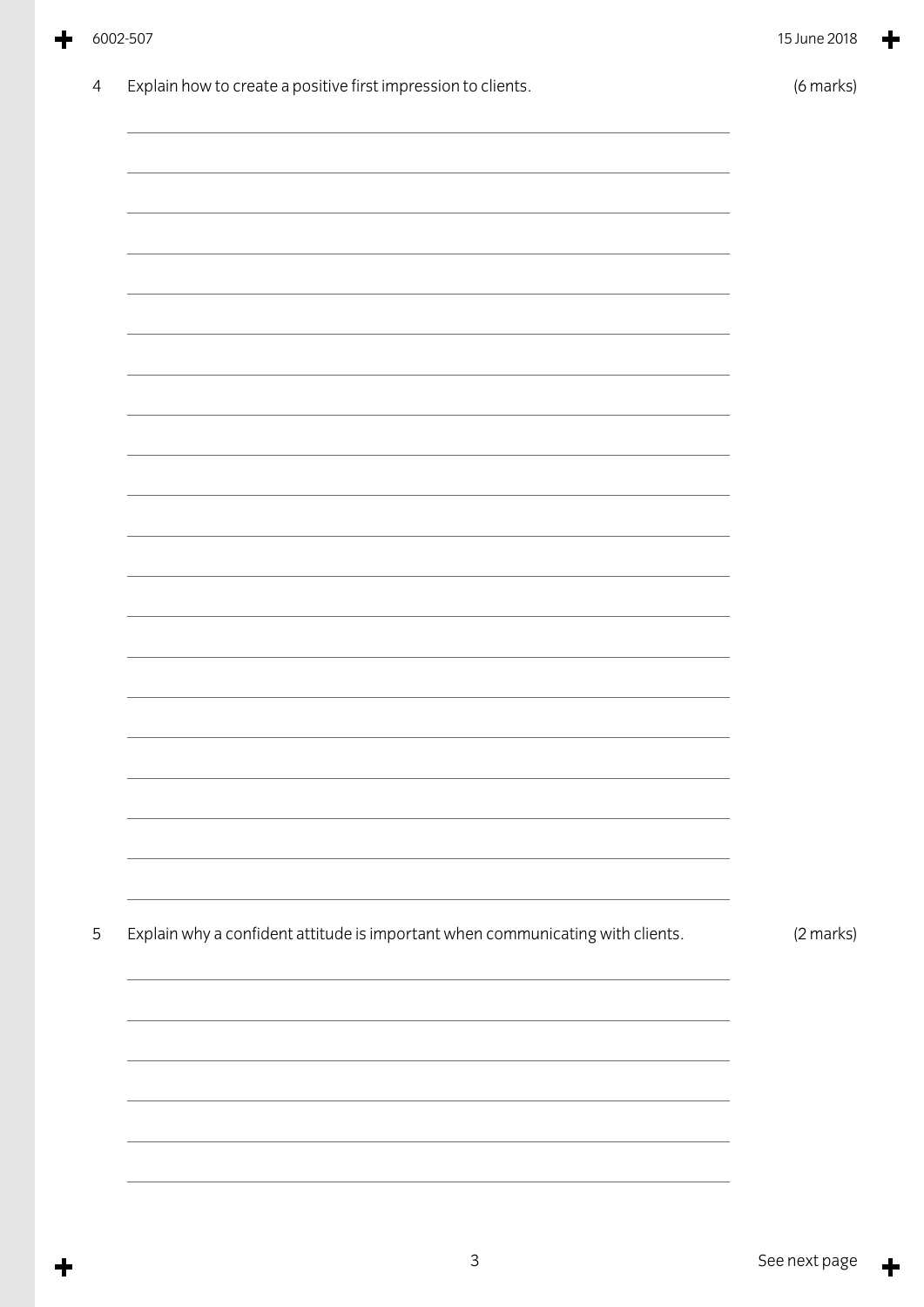| Explain the effects on the hair and scalp of using this product.                                | (4 marks) |
|-------------------------------------------------------------------------------------------------|-----------|
|                                                                                                 |           |
|                                                                                                 |           |
|                                                                                                 |           |
|                                                                                                 |           |
|                                                                                                 |           |
|                                                                                                 |           |
|                                                                                                 |           |
|                                                                                                 |           |
|                                                                                                 |           |
|                                                                                                 |           |
|                                                                                                 |           |
|                                                                                                 |           |
|                                                                                                 |           |
| State the importance of removing excess water from the hair after a shampoo and                 |           |
| conditioning service.                                                                           | (4 marks) |
|                                                                                                 |           |
|                                                                                                 |           |
|                                                                                                 |           |
|                                                                                                 |           |
| Debbie shampooed her hair yesterday. The stylist has chosen to shampoo Debbie's                 |           |
| hair twice before service today.<br>Explain possible reasons for repeating the shampoo service. | (2 marks) |
|                                                                                                 |           |
|                                                                                                 |           |
|                                                                                                 |           |
|                                                                                                 |           |
|                                                                                                 |           |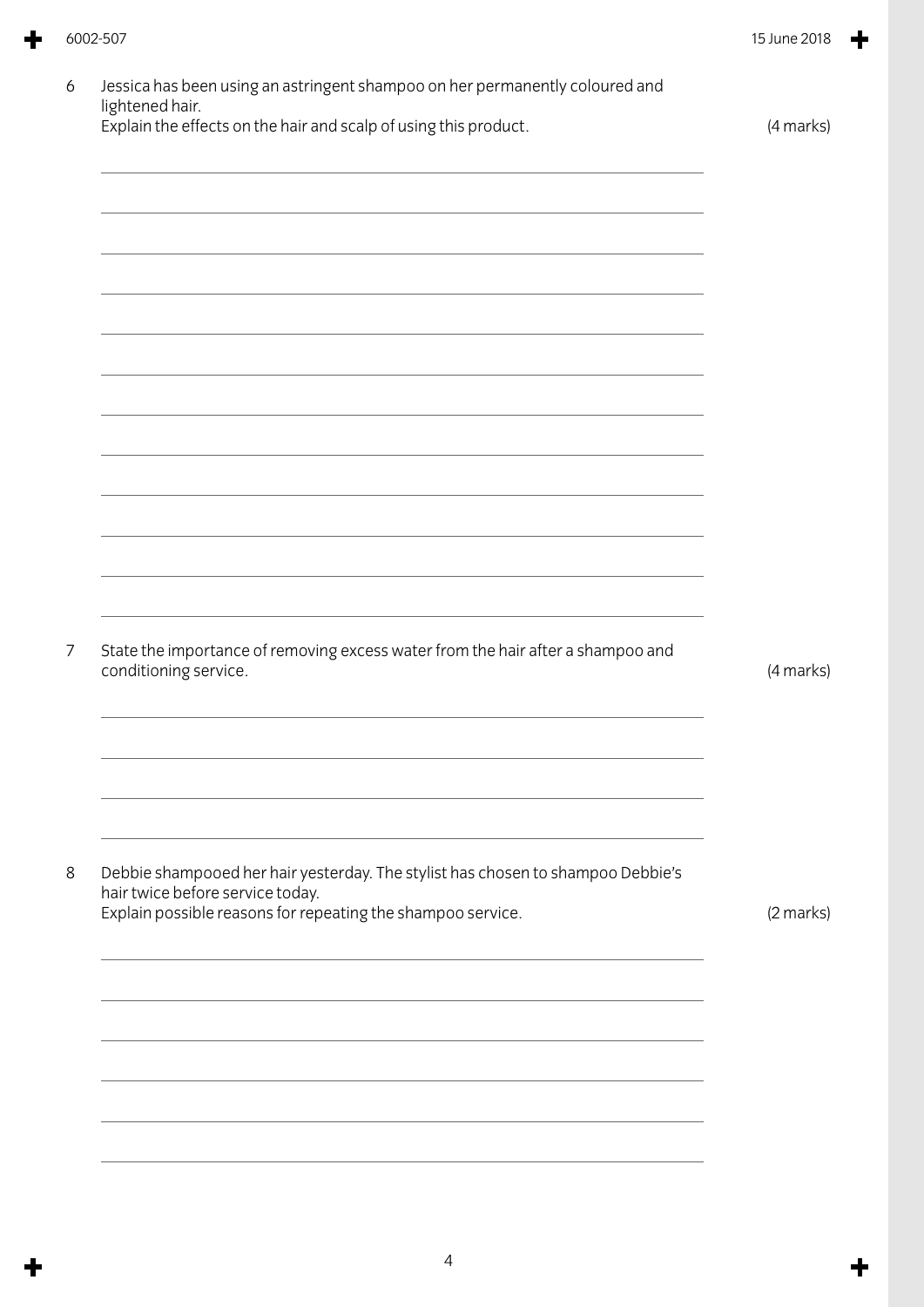$\ddagger$ 

╋

| a) | Describe the structural changes that have happened in the hair during this service. | (5 marks) |
|----|-------------------------------------------------------------------------------------|-----------|
|    |                                                                                     |           |
|    |                                                                                     |           |
|    |                                                                                     |           |
|    |                                                                                     |           |
|    |                                                                                     |           |
|    |                                                                                     |           |
|    |                                                                                     |           |
|    |                                                                                     |           |
|    |                                                                                     |           |
|    |                                                                                     |           |
|    |                                                                                     |           |
|    |                                                                                     |           |
|    |                                                                                     |           |
|    |                                                                                     |           |
| b) | Explain the consequences to Katie's new hairstyle, should she have a hot bath       |           |
|    | after this service.                                                                 | (2 marks) |
|    |                                                                                     |           |
|    |                                                                                     |           |
|    |                                                                                     |           |
|    |                                                                                     |           |
|    |                                                                                     |           |
|    |                                                                                     |           |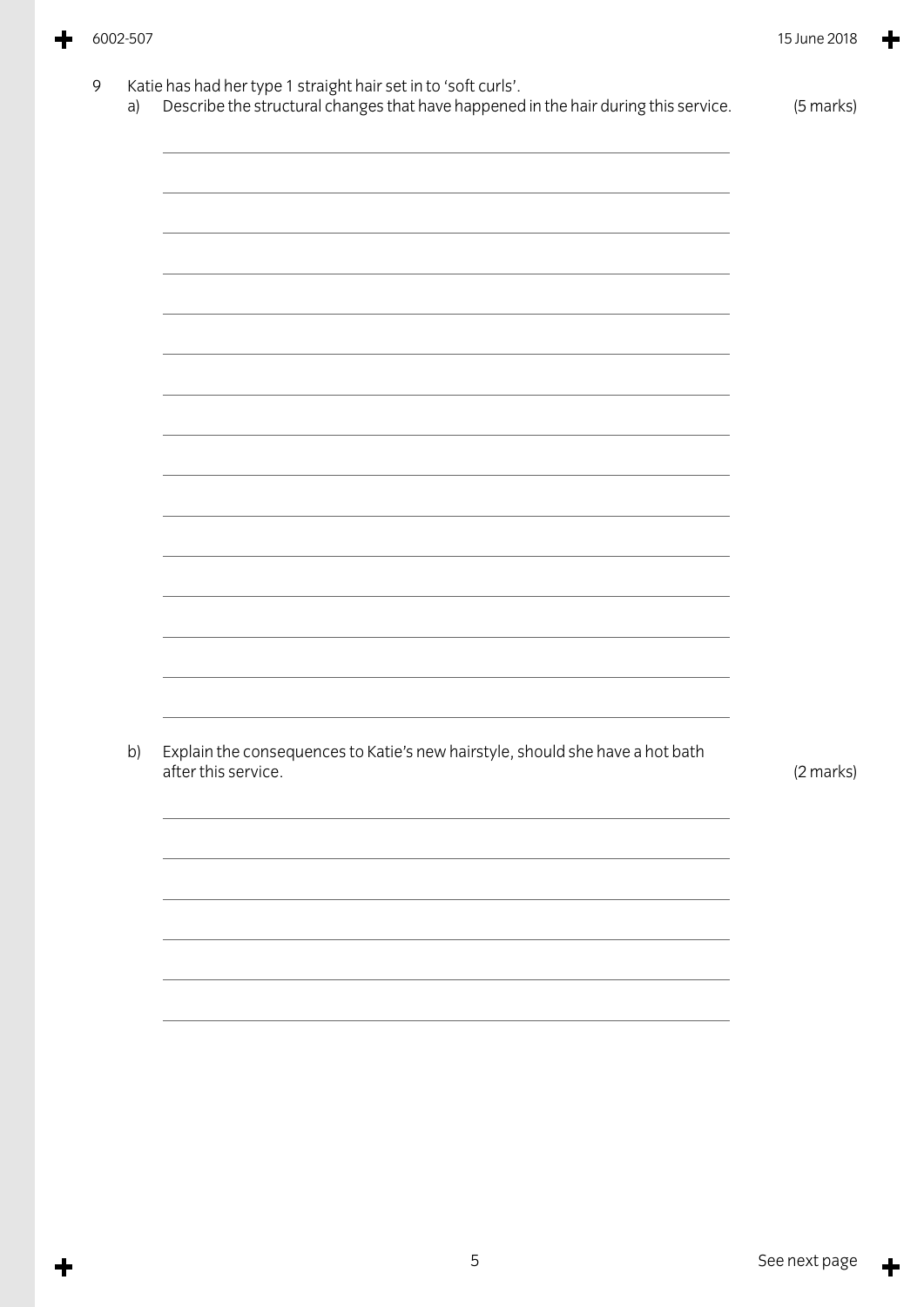|    | 6002-507 |                                                                                                                                                                   | 15 June 2018 |
|----|----------|-------------------------------------------------------------------------------------------------------------------------------------------------------------------|--------------|
| 10 | a)       | Define what is meant by the following terms used to describe cut looks.<br>Short graduation.                                                                      | (2 marks)    |
|    | b)       | Uniform layers.                                                                                                                                                   | (2 marks)    |
| 11 | a)       | State how a stylist controls the amount of hair that is removed when using a razor<br>to texturise.<br><u> 1989 - Johann Stoff, amerikansk politiker (* 1908)</u> | (1 mark)     |
|    | b)       | Explain when a razor should not be used.                                                                                                                          | (2 marks)    |
|    |          |                                                                                                                                                                   |              |
|    |          |                                                                                                                                                                   |              |

 $\ddot{\bullet}$ 

 $\ddot{\mathbf{r}}$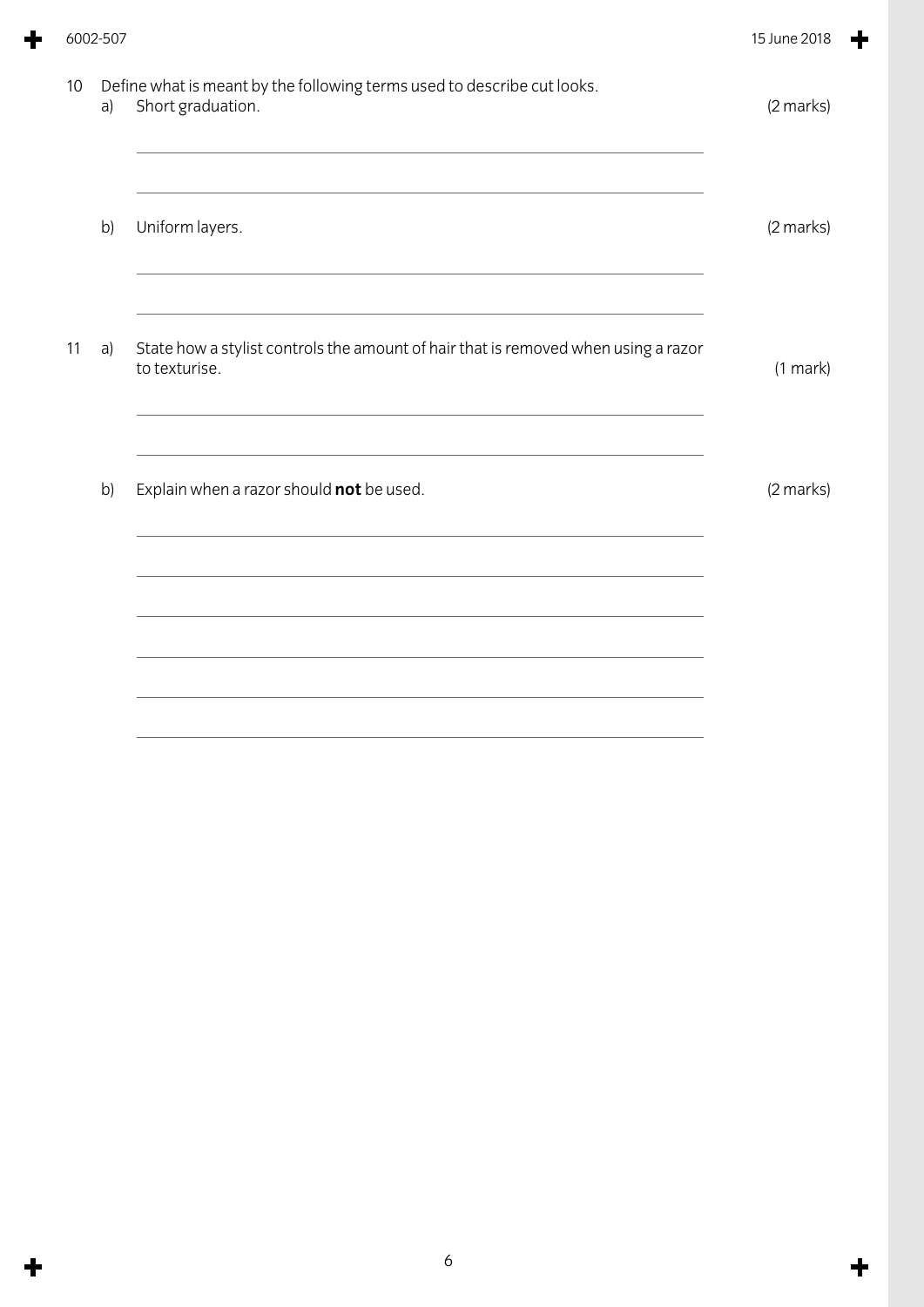$\ddagger$ 

╋

| a) | Describe how the following products work in the hair structure to change hair colour.<br>Permanent colour.            | (5 marks) |
|----|-----------------------------------------------------------------------------------------------------------------------|-----------|
|    |                                                                                                                       |           |
|    |                                                                                                                       |           |
|    |                                                                                                                       |           |
|    | <u> 1989 - Johann Stoff, deutscher Stoffen und der Stoffen und der Stoffen und der Stoffen und der Stoffen und de</u> |           |
|    |                                                                                                                       |           |
|    |                                                                                                                       |           |
|    |                                                                                                                       |           |
|    |                                                                                                                       |           |
| b) | Lightening product.                                                                                                   | (5 marks) |
|    |                                                                                                                       |           |
|    |                                                                                                                       |           |
|    |                                                                                                                       |           |
|    |                                                                                                                       |           |
|    |                                                                                                                       |           |
|    |                                                                                                                       |           |
|    |                                                                                                                       |           |
|    |                                                                                                                       |           |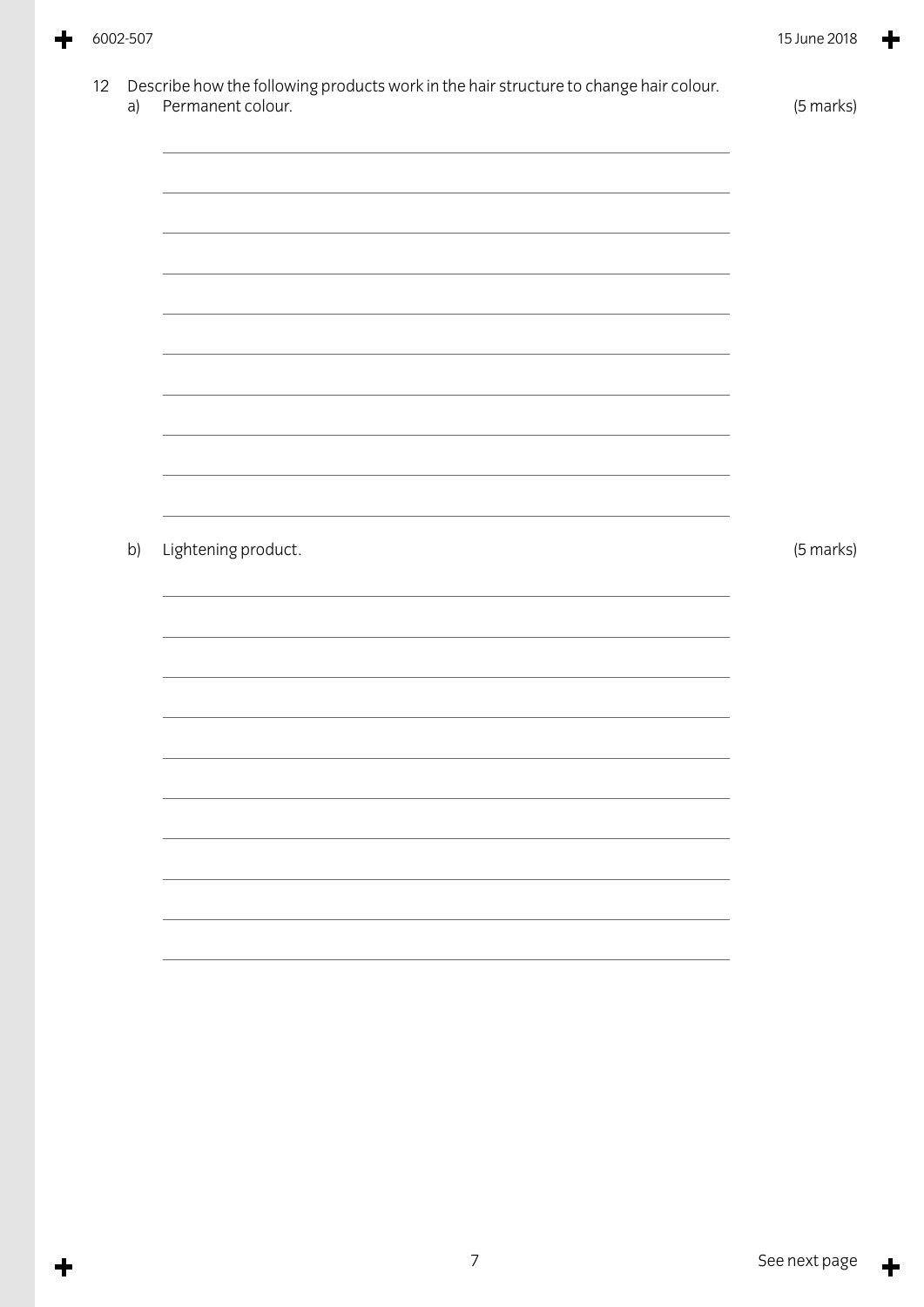| Explain the removal method for this service.          | (4 marks) |
|-------------------------------------------------------|-----------|
|                                                       |           |
|                                                       |           |
|                                                       |           |
|                                                       |           |
|                                                       |           |
|                                                       |           |
|                                                       |           |
|                                                       |           |
|                                                       |           |
|                                                       |           |
| State the characteristics of a semi-permanent colour. | (6 marks) |
|                                                       |           |
|                                                       |           |
|                                                       |           |
|                                                       |           |
|                                                       |           |
|                                                       |           |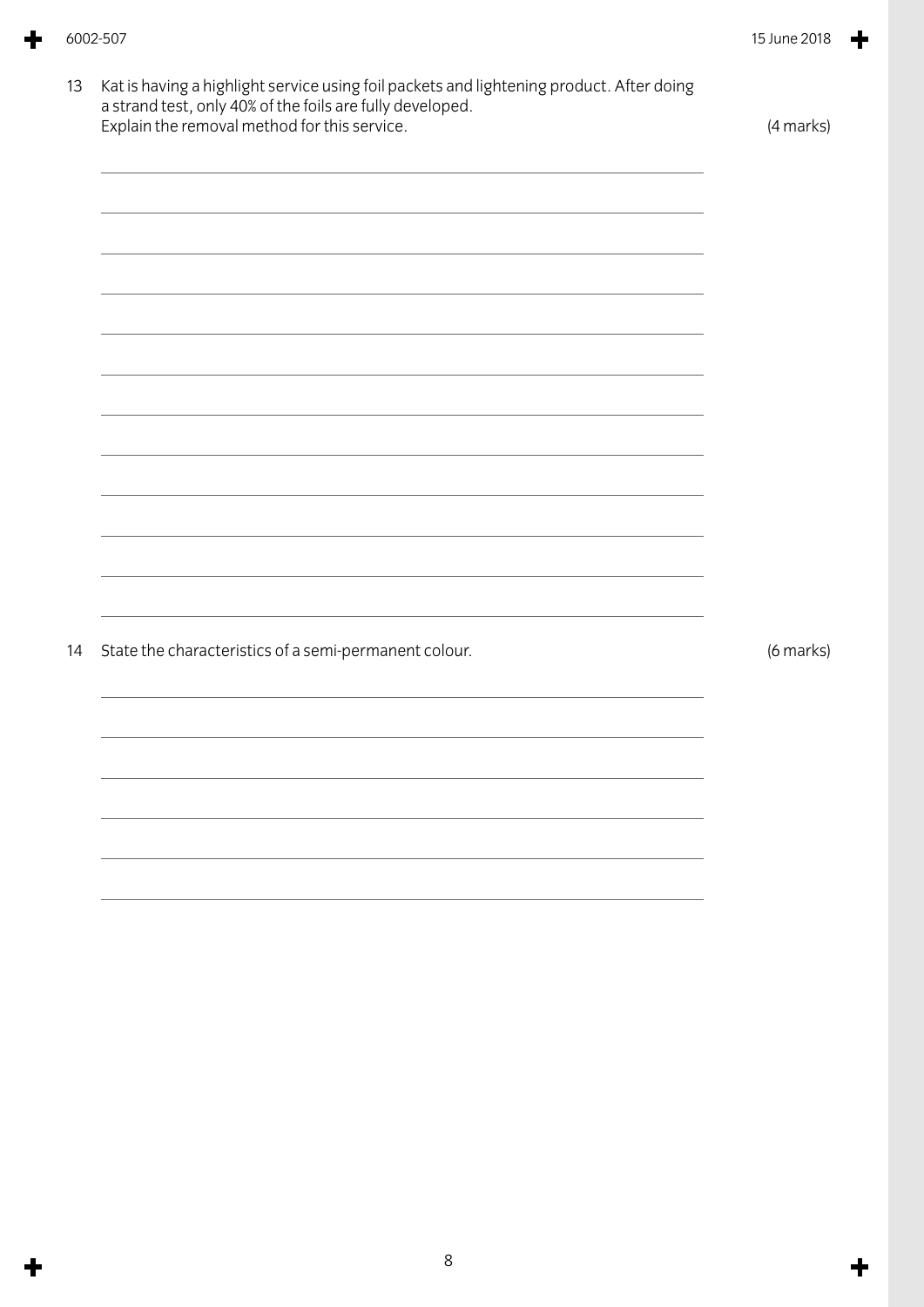15 The client has colour fade, depth 8 in the mid-length and ends of her hair. She wants to restore this back to a depth 6. Her below-shoulder one-length, type 1 hairis hanging flat against her oval shaped face. A cut is necessary to add texture and help her gain body when she blowdries. Discuss how the client requirements can be met. (15 marks)